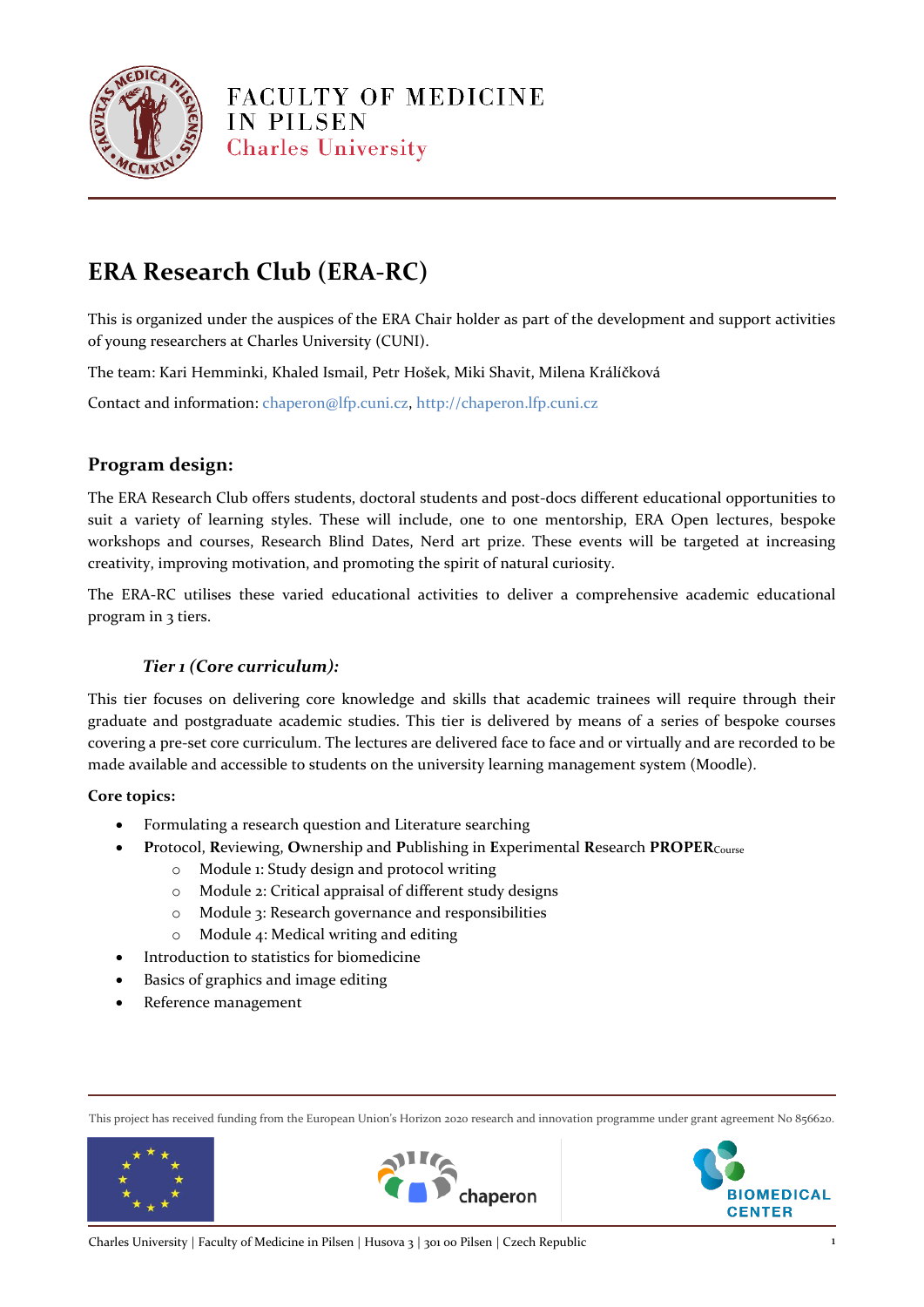### *Tier 2 (Student-driven curriculum):*

To comply with the ethos of adult learning, we have created this tier to empower students to develop their own curriculum to meet their needs. This tier will be delivered through open lectures, specifically designed practical workshops. Students will determine topics for this tier. This will be achieved by creating a representative student group (the ERA-RC Champions) who will be working with the ERA-RC team to select the final list of topics. We will utilise a Delphi methodology for the nomination of potential topics and for their prioritisation. This will ensure equitable representation of student views in the determination of their curriculum. We will make sure that the ERA-RC Champions are a representative sample with students studying for different degrees, in several faculties and a variety of academic study years. Tutors involved in the preparation and delivery of these activities will be selected either from the ERA-RC team members or invited from the wider faculty or university staff as well as guest speakers.

#### *Tier 3 (Personalised curriculum):*

This tier will create a medium for active interaction between students and tutors as well as between different students to discuss, learn about or solve issues related to their specific studies. Students will have access to a booking system where they provide brief information about the issue they need help with and based on this the ERA-RC team will organise appointments for one to one mentorships with a member of the team or create opportunities for peer to peer discussions to help the student with the query they have. These activities will develop PhD students' and young researchers' competencies to interconnect with other colleagues with different expertise. Furthermore, the scientific principles or solutions concerning objects or problems of everyday life will be introduced, explained and developed.

To facilitate interaction and to instil the sense of pride in what students do we will arrange some social programs that will include Research Blind Dates, Nerd art Prize. The research blind date will be an event where students from different faculties and or groups would be randomly paired. During this blind date, students would be expected to introduce their research to each other and see if there would be a potential for future collaboration. We appreciate that, although these events might not lead to actual collaborations, it will introduce students to networking, how to pitch for their project and also enables them to consciously think about the future potential for their work. The "Nerd art Prize" is an elective competition where students (as well as other CUNI staff) can submit interesting art (images, photographs, digital art etc.) generated from their research.

### **ERA-RC evaluation:**

We appreciate that evaluating an educational program is a complex multifaceted process. We intend to adopt the Kirkpatrick hierarchical model for the evaluation of training programs (Figure 1).

Delivery of an effective and efficient educational program that tackles both theoretical and practical skills in academic is our ultimate goal. Our training is designed around our trainees' needs. Their input at Kirkpatrick level 1 of our evaluation program is achieved through surveys asking for their feedback on training sessions with regards to the following:



**Figure 1: The Kirkpatrick hierarchial levels of training evaluation**

- Relevance of the topic to their educational and training needs
- Fulfilment of the learning outcomes set at the outset
- The planning of the educational activity with regards to its content and style